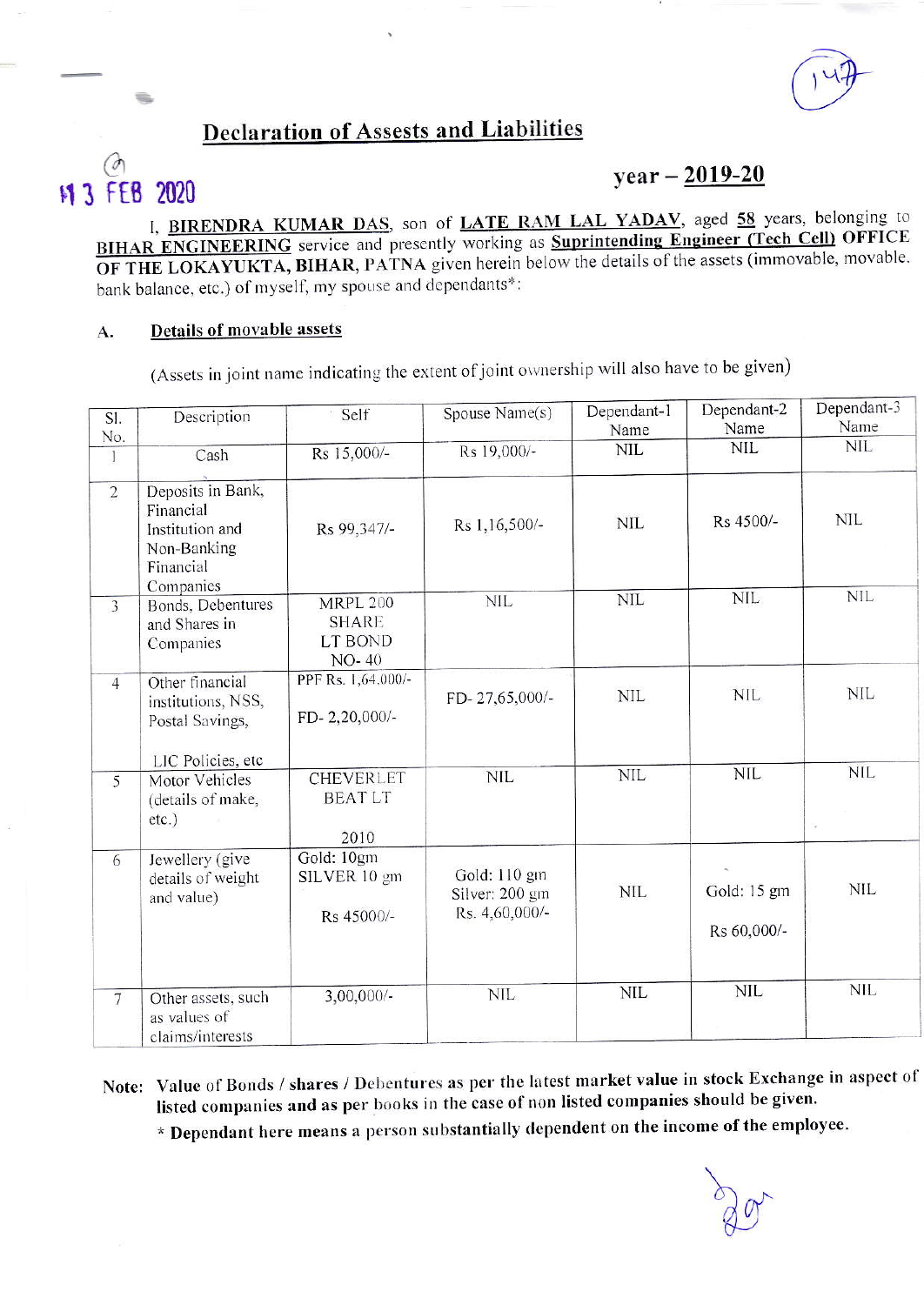

#### $\overline{B}$ . Details of Immovable assets [Note: Properties in joint ownership indicating the extent of joint ownership will also have to be indicates] Dependant-2 Dependant-3 Name Dependant-1 Self Spouse Name(s) Description SI. Name Name No. Ancestor Property Itural Land  $\mathbf{I}$  $Aer$  $on(s)$  $-L$ JOINT OWNERSHIP  $v$  number(s)  $-S11$  $-E_{\rm N}$ I(Total Vill-NANDPUR- PS- BRAHMPU R Dist BUXAR rement) me:  $-C1$ nt market value 7.14 acre griculture Land No  $NIL$ **JAMSOT**  $\overline{2}$  $-1$  $\overline{on}(s)$ **DANAPUR**  $-\frac{S}{E}$  $y$  number(s) **SERVEY NO-26 NIL NIL NIL** (Total **AREA-2890 Sft** ement)  $m$ . at market value  $-C$  $B<sub>1</sub>$ 1gs (Commercial 3

idential) an  $-L()$  $ion(s)$ **Ancestor Property**  $-\frac{5}{1}$  $v$  number(s) t(Total JOINT OWNERSHIP KADAMKUAN, PATNASARVEY NO- 691 AREA-1.84 ement)  $\mathbf{n}$ it market value **KATHA**  $-$ (  $\overline{4}$ T. #7 Apartments, **NIL EAST PATEL** etc NAGAR, ROAD  $-1$ .  $ion(s)$  $\mbox{NIL}$ **NIL NIL** NO-8, HOUSE  $y$  number $(s)$  $-5$  $-E$ i(Total NO-51, AREA-2  $m$ rement) **KATHA 5 DHUR** nt market value  $-$ ( **NIL**  $NIL$ **NIL**  $\overline{O}$ (such as interest) **NIL NIL** 5  $i_{\perp}$ erty

 $(2)$ 

 $\Gamma$ 

herein below the details of my liabilities / overdue to public financial institutions and government  $\mathbb{L}$  $\mathcal{C}$ 

 $\therefore$ : Please give separate details for each item]

| SI.<br>No. | $D_{\mathcal{C}}$                                                 | )tion                                                            | Name & address of Bank / Financial Institutions(s) /<br>Department (s) | Amount outstanding as on<br>31-12-2019 |  |
|------------|-------------------------------------------------------------------|------------------------------------------------------------------|------------------------------------------------------------------------|----------------------------------------|--|
| (a)        | (i)                                                               | is from Banks                                                    | PNB, VEER<br>PNB, RETAIL HUB, EDUCATION LOAN                           | RS 6, 15, 626/-<br>RS 3,91,468/-       |  |
|            | (ii)<br>iı.                                                       | ins from financial<br>ons                                        | <b>NIL</b>                                                             | <b>NIL</b>                             |  |
|            | $\overline{(\cdot)}$<br>$\left(\cdot\right)$<br>$d$ .<br>$\alpha$ | vernment Dues:<br>s to department<br>with government<br>nodation | <b>NIL</b>                                                             | <b>NIL</b>                             |  |
|            | (b.<br>$d$ .                                                      | s to departments.<br>with supply of                              | <b>NIL</b>                                                             | NIL                                    |  |
|            | $\mathcal{W}$ .<br>$\overline{(\cdot)}$<br>$d$ .<br>e             | s to departments<br>with supply of<br>ity                        | <b>NIL</b>                                                             | <b>NIL</b>                             |  |
|            | $\left($<br>d                                                     | s to departments<br>with telephones                              | <b>NIL</b>                                                             | <b>NIL</b>                             |  |
|            | $\overline{(\cdot)}$<br>d<br>t.                                   | s to departments<br>with government<br>rt (including             | NIL                                                                    | <b>NIL</b>                             |  |